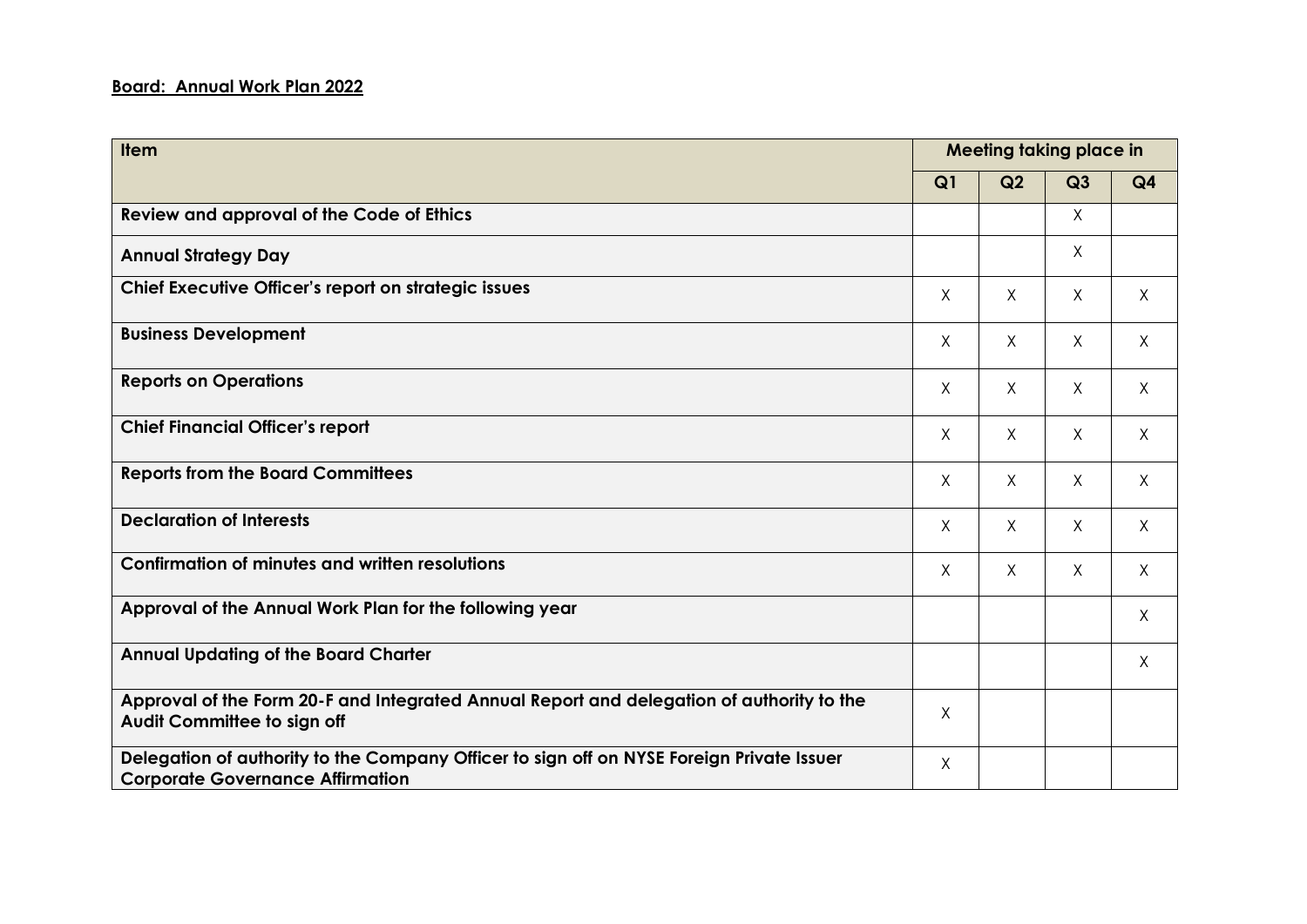| <b>Item</b>                                                   |          |         | <b>Meeting taking place in</b> |                |  |  |
|---------------------------------------------------------------|----------|---------|--------------------------------|----------------|--|--|
|                                                               | Q1       | Q2      | Q3                             | Q <sub>4</sub> |  |  |
| Approval of the updated Approval Framework                    |          |         |                                | $\times$       |  |  |
| <b>Approval of the Interim Dividend</b>                       |          | X       |                                |                |  |  |
| <b>Approval of the Final Dividend</b>                         | X        |         |                                |                |  |  |
| Approval of the Group tax policy                              |          | $\sf X$ |                                |                |  |  |
| Approval of the Operational Plan for the following year       |          |         |                                | $\sf X$        |  |  |
| <b>Investor Relations and shareholder analysis</b>            | X        | X       | X                              | X              |  |  |
| Approval of meeting dates for the following year              | $\times$ |         |                                |                |  |  |
| <b>Annual General Meeting</b>                                 | $\chi$   |         |                                |                |  |  |
| Approval of disclosures in the Integrated Annual report       | $\chi$   |         |                                |                |  |  |
| Annual re-election of Chairman and assessment of independence |          |         |                                | $\sf X$        |  |  |
| Annual evaluation of the independent directors                |          |         | X                              |                |  |  |
| Annual review of the retirement age                           | $\chi$   |         |                                |                |  |  |
| Annual assessment of the Company Secretary                    |          |         |                                | $\sf X$        |  |  |